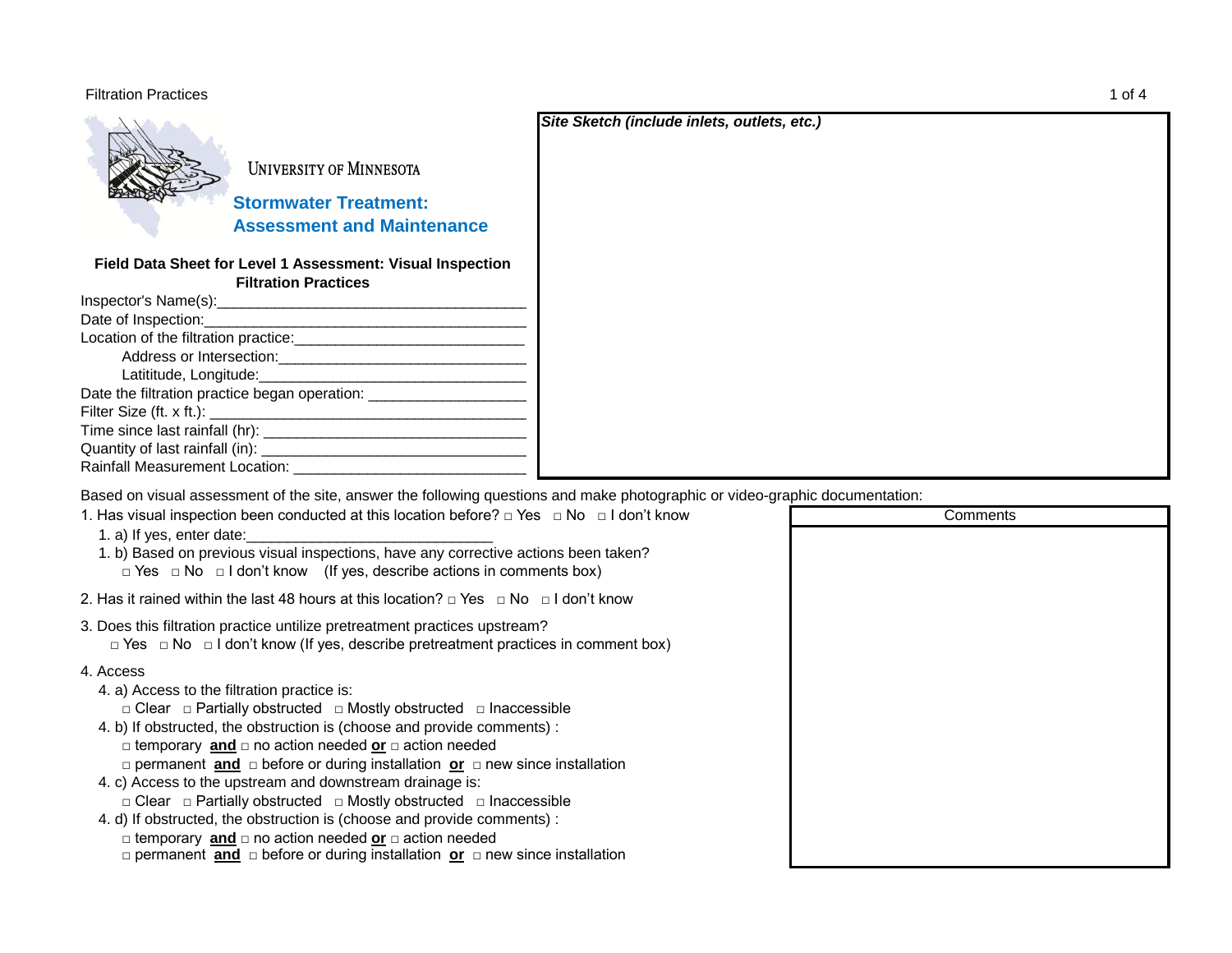5. Inlet Structures

5. a) How many inlet structures are present?  $\Box$  0  $\Box$  1  $\Box$  2  $\Box$  3  $\Box$  4  $\Box$  5  $\Box$  > 5

5. b) Are any of the inlet structures clogged? (If yes, mark location on site sketch above and fill in boxes below with items causing clogging (ie. debris, sediment, vegetation, etc.)

|                  | Inlet $#$ : | Inlet $#$ : | Inlet $#$ : | Inlet $#$ : | Inlet $#$ : |
|------------------|-------------|-------------|-------------|-------------|-------------|
| <b>Partially</b> |             |             |             |             |             |
| Completely       |             |             |             |             |             |
| Not Applicable   |             |             |             |             |             |

5. c) Are any of the inlet structures askew or misaligned from the original design or otherwise in need of maintenance? (if yes, write in reason: frost heave, vandalism, unknown, etc.)

|      | Inlet $#$ : | Inlet $#$ : | Inlet $#$ : | Inlet $#$ : | $I$ Inlet #: |
|------|-------------|-------------|-------------|-------------|--------------|
| ɗesI |             |             |             |             |              |
| Nol  |             |             |             |             |              |

- 6. Is there standing water in the filtration practice?  $\Box$  Yes  $\Box$  No
	- 6. a) If yes, does the water have:
		- □ Surface sheen (from oils or gasoline)
		- □ Murky color (from suspended solids)
		- $\Box$  Green color (from algae or other biological activity)
		- □ Other (describe In comment box)
- 7. Is there evidence of illicit storm sewer discharges?
	- □ Yes □ No □ I don't know (if yes, describe in comment box)
- 8. What is the approximate percentage of vegetation coverage in the practice?  $\%$
- 9. Are there indications of any of the following in the filtration practice? (If yes, mark on site sketch)
	- □ Sediment deposition
	- □ Erosion or channelization
	- $\Box$  Excessive or undesirable vegetation (that needs mowing or removal)
	- $\Box$  Bare soil or lack of healthy vegetation significantly different from the original design
	- □ Litter or debris
	- □ Other
	- $\neg$  No
	- 9. a) If sediment deposition is evident, what is the source?
		- $\Box$  Erosion or channelization inside the filtration practice
		- $\Box$  Erosion or channelization outside the filtration practice
		- □ Construction site erosion
		- □ Other
		- □ Unknown

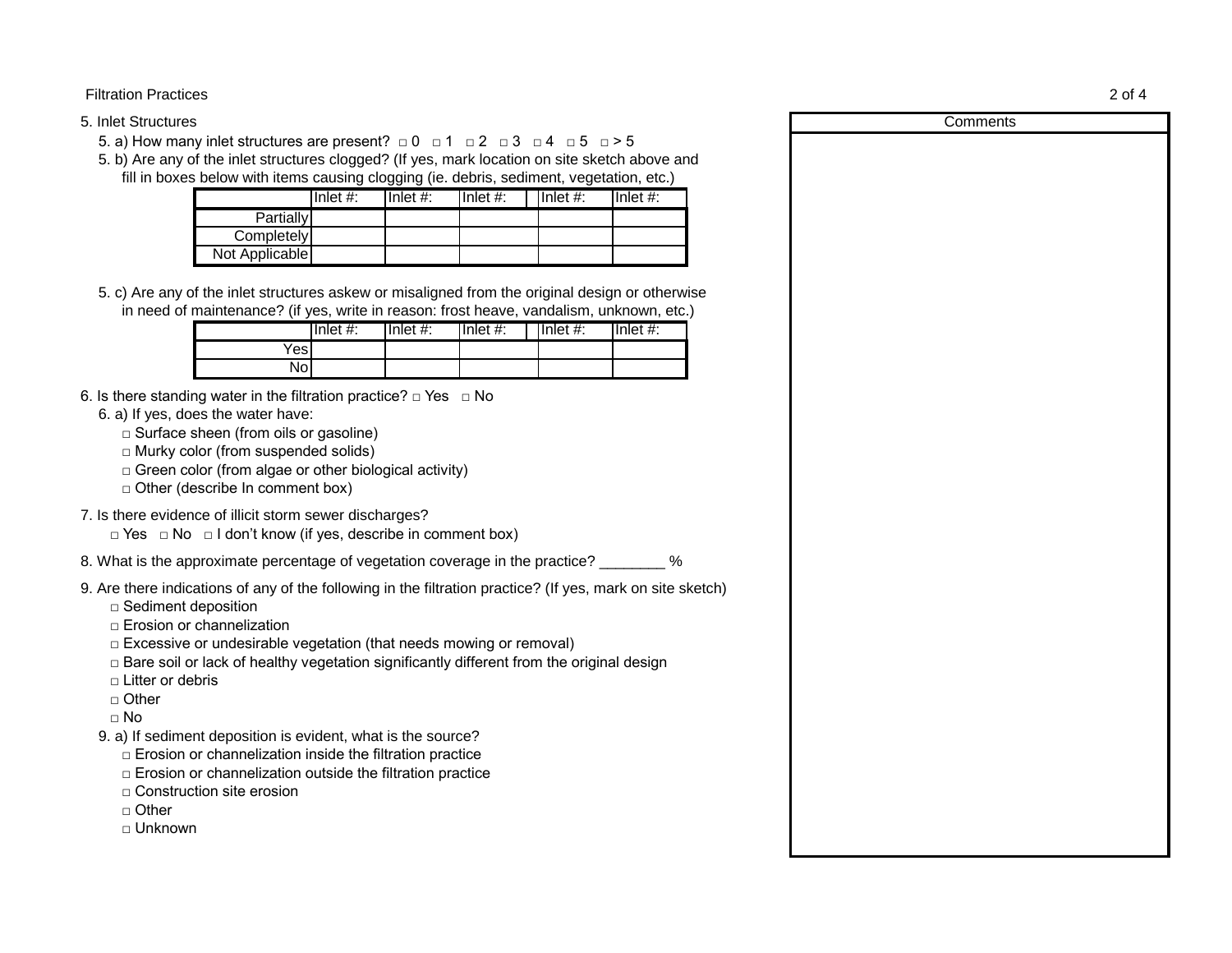Filtration Practices 3 of 4

10. Are there indications of any of the following on the banks of the filtration practice:

- □ Erosion or channelization
- □ Soil slides or bulges
- □ Excessive animal burrows
- □ Seeps and wet spots
- □ Poorly vegetated areas
- □ Trees on constructed slopes
- 11. Is the bottom of the filtration practice covered with a layer of silts and/or clays?

□ Yes □ No

12. Are any outlet structures or the emergency spillway clogged? □ No □ Partially □ Completely □ NA

12. a) If yes, specify the clogging material (i.e. debris, sediment, vegetation, etc.) in the box below.

|                                                            |  | $\overline{\text{1Out}}$ at $\#$ : $\overline{\text{1Out}}$ at $\#$ : $\overline{\text{1Out}}$ |  |  |  |
|------------------------------------------------------------|--|------------------------------------------------------------------------------------------------|--|--|--|
| Material                                                   |  |                                                                                                |  |  |  |
| af tha author structures solcours and solomond from the se |  |                                                                                                |  |  |  |

12. b) Are any of the outlet structures askew or misaligned from the original design or otherwise

in need of maintenance? (if yes, write in reason: frost heave, vandalism, unknown, etc.)

|         | Outlet #:   Outlet #:   Outlet #: |  |
|---------|-----------------------------------|--|
| Reasonl |                                   |  |

- 13. Is there any evidence of any of the following downstream of the outlet structure?
	- □ Sediment deposition □ Erosion or channelization □ Other □ No
	- 13. a) If sediment deposition is evident, what is the source?
		- □ Erosion or channelization inside the filtration practice
		- $\Box$  Erosion or channelization outside the filtration practice
		- □ Construction site erosion
		- $\Box$  Other, Specify
		- □ Unknown

14. Inspector's Recommendations. When is maintenance needed?

□ Before the next rainfall

- □ Before the next rainy season
- □ Within a year or two
- $\Box$  No sign that any is required

**Comments**